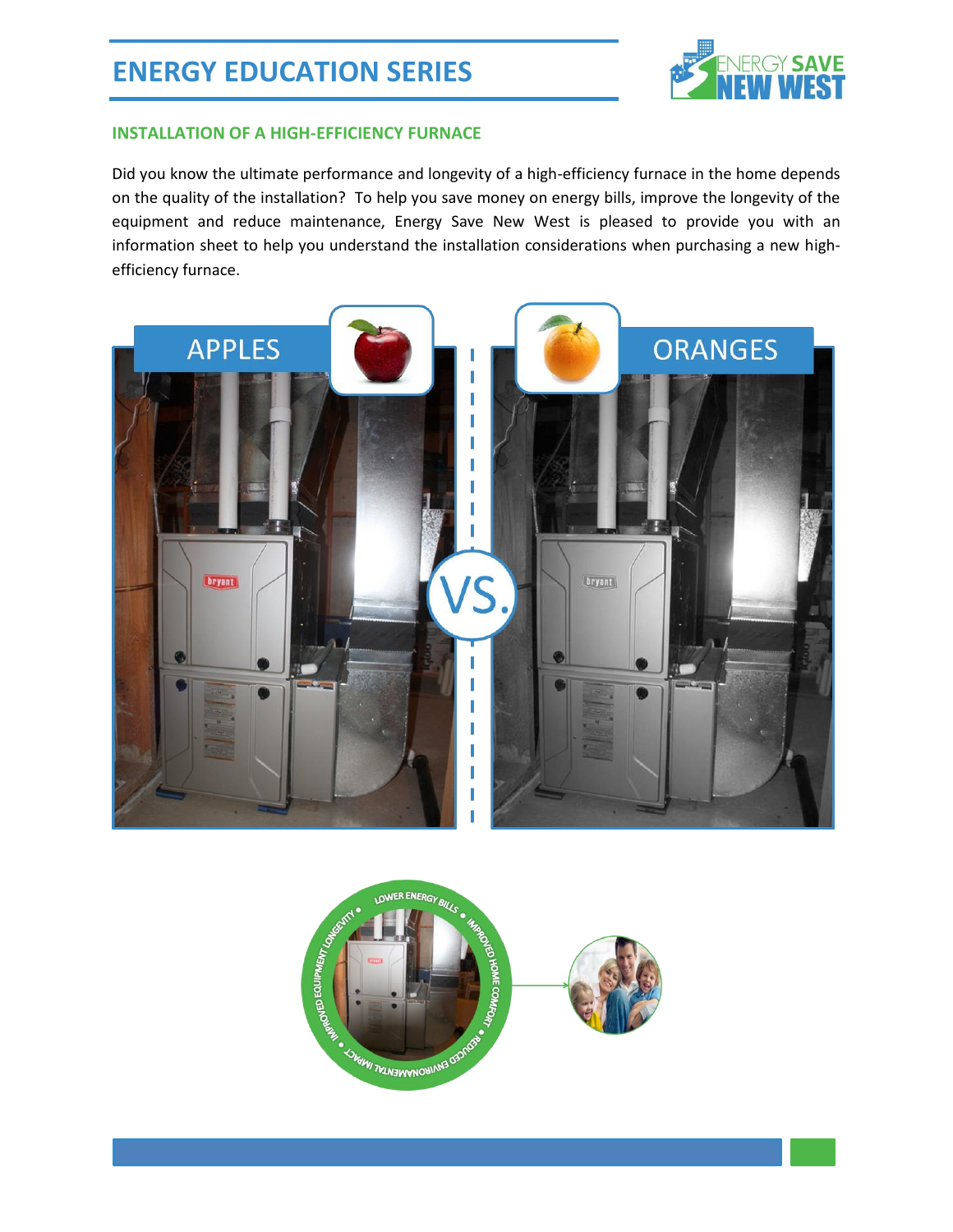# **ENERGY EDUCATION SERIES**



#### **VISUAL FOURTEEN-POINT CHECKLIST**

The following graphic outlines each of the fourteen (14) installation points around a high-efficiency furnace that you'll want to consider when choosing to upgrade your heating system. This checklist is derived from the Quality First™ installation standard developed by BC's Thermal Environmental Comfort Association (TECA). Each of these points will have an effect on overall system performance and details of individual features and benefits are outlined on Pages 2 through 3.

It is important to note that the ability to address each of these components as part of your new furnace installation will be dependent on the existing condition of your current installation set-up and mechanical room.



- A. Tapered transition at top of return air drop
- **B.** Correct return air drop duct sizing
- C. Rounded throat return air drop elbow
- D. Turning vanes in return air drop elbow
- Sealed joints on furnace room ducting Е.
- F. **Venting sized correctly**
- G. Double piped vent installed
- H. Tipped to drain (when manufacturer required)
- I. Pleated filter (2" minimum thickness)
- J. Removed / seal existing combustion air from return air
- K. Tapered takeoff on supply air plenum
- **Matching or compatible thermostat** L.
- M. Matching thermostat wiring
- N. Waffle pads or feet off existing floor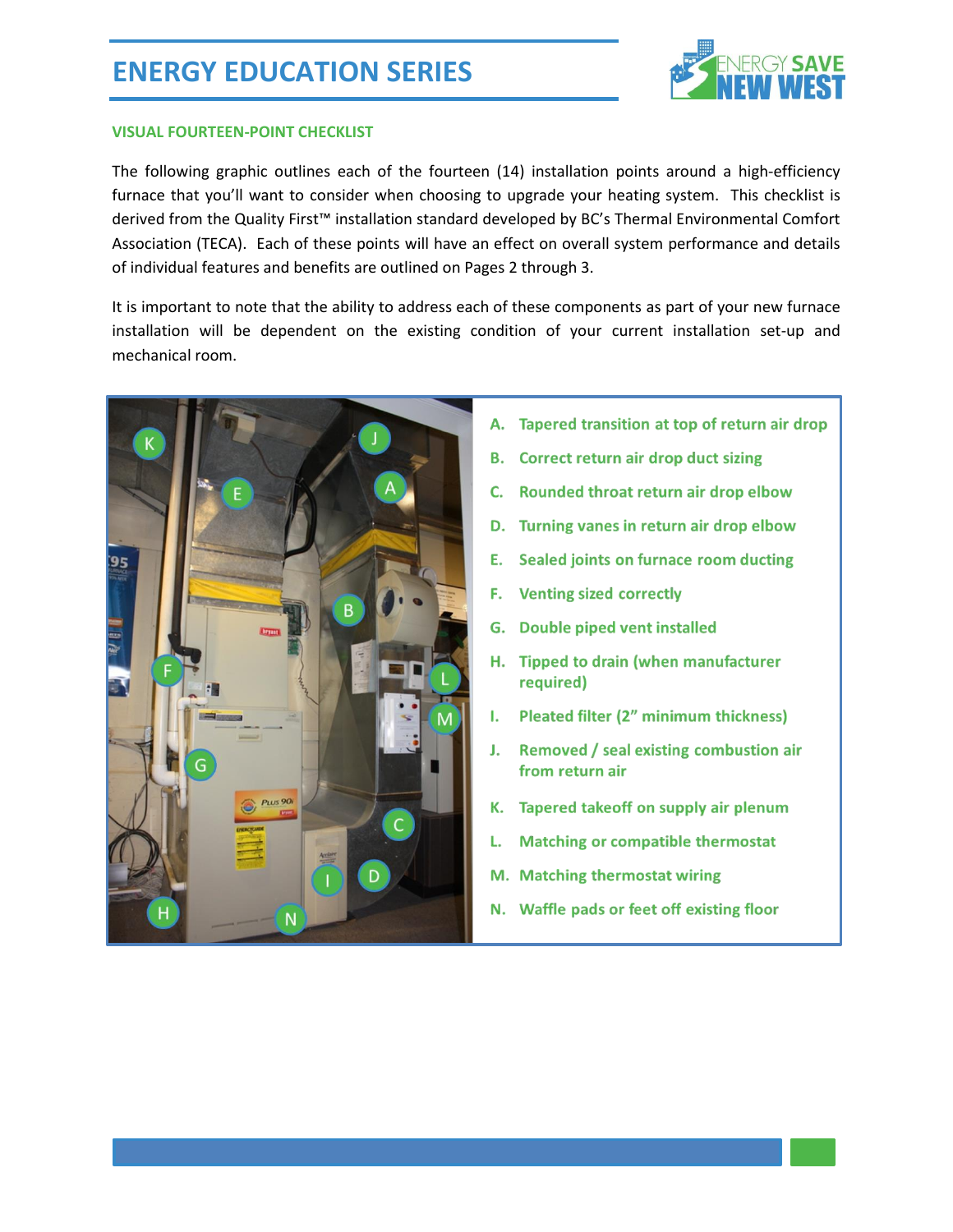# **ENERGY EDUCATION SERIES**



|   | <b>FEATURE &amp; BENEFITS</b>                                                                                                                                                                                                                                                                                                                                                                                                                                                                                                                                                                                                                                                                                                                                                                                                                                                                                                                              |
|---|------------------------------------------------------------------------------------------------------------------------------------------------------------------------------------------------------------------------------------------------------------------------------------------------------------------------------------------------------------------------------------------------------------------------------------------------------------------------------------------------------------------------------------------------------------------------------------------------------------------------------------------------------------------------------------------------------------------------------------------------------------------------------------------------------------------------------------------------------------------------------------------------------------------------------------------------------------|
| А | <b>TAPERED TRANSITION AT TOP OF RETURN AIR DROP:</b><br>Noise reduction (through less turbulence) of the return air arriving at the elbow and filter.<br>$\bullet$<br>Reduces electrical consumption associated with bad fittings and ECM motor ramping up (i.e. drawing more power) to<br>$\bullet$<br>deliver the necessary air passing through heat exchanger to achieve correct temperature rise.<br>Increases the duct capability of the return air drop to handle air.<br>$\bullet$                                                                                                                                                                                                                                                                                                                                                                                                                                                                  |
| в | <b>CORRECT RETURN AIR DROP DUCT SIZING:</b><br>Increased comfort with ability to heat house more evenly since a proper pressure drop connected to the return air<br>duct will support better air distribution. This may lead to energy savings since you may not require turning<br>thermostat up to create comfort in some areas while overheating others.<br>Noise reduction when return air arrives at the elbow and filter.<br>٠<br>Reduces electrical consumption associated with bad fittings which create higher external static pressure.<br>۰                                                                                                                                                                                                                                                                                                                                                                                                     |
| C | <b>ROUNDED THROAT RETURN AIR ELBOW:</b><br>Improved system performance through reduction of static pressure on the return air arriving at the filter.<br>$\bullet$<br>Better filter performance and indoor air quality with even loading of dust/dirt particulate into filter. Also, the even<br>$\bullet$<br>air flow results in longer life for the filter too.<br>Noise reduction (through less turbulence) of the return air arriving at filter.<br>۰                                                                                                                                                                                                                                                                                                                                                                                                                                                                                                  |
| D | <b>TURNING VANES IN RETURN AIR DROP ELBOW:</b><br>Improved system performance that complements and enhances the benefits of (C). In elbows without turning vanes,<br>the particulates tend to fall to the bottom and eventually the filter loads in the bottom half of the filter. Over time,<br>the air will need to jump over the top of the loaded portion of this filter creating more turbulence or pressure drop.                                                                                                                                                                                                                                                                                                                                                                                                                                                                                                                                    |
| Ε | <b>SEALED JOINTS ON FURNACE ROOM DUCTING:</b><br>Improved comfort and energy-savings with more even heating throughout the home resulting from good layout,<br>۰<br>proper sizing and sealed joints. On the supply side, the ductwork of the furnace is to deliver all heated or cooled air to<br>the design areas. If air is lost or leaked along the route there will not be enough static pressure or velocity for all the<br>heated air to get to it final destination as this air will just fall out the first and easiest path.<br>Addresses potential CO health and safety issue since if return air connections are leaky and air is drawn from the<br>۰<br>furnace room this could produce a health and safety issue as negative air pressure created could back vent a naturally<br>aspirating domestic hot water (DHW) tank.                                                                                                                    |
| F | <b>VENTING SIZED CORRECTLY:</b><br>Improved energy-efficiency and increased equipment lifecycle since improper combustion process from poor<br>$\bullet$<br>venting can lead to significant maintenance issues, reduced efficiencies and premature equipment failure.                                                                                                                                                                                                                                                                                                                                                                                                                                                                                                                                                                                                                                                                                      |
| G | <b>DOUBLE PIPE SYSTEM INSTALLED:</b><br>Better system performance since when both exhaust and combustion air pipes are in the same barometric pressure<br>۰<br>zone this leads to more controlled combustion. In a single pipe exhaust, combustion air is drawn from inside the<br>home creating negative pressure which results in wasting energy to heat the resulting infiltrating outside winter air.<br>Also, a single pipe exhaust system which requires outside make-up air creates another hole in the house creating<br>uncomfortable drafts and air leakage through the building envelope.<br>Addresses potential CO health and safety issue in a single pipe exhaust when combustion air is drawn from inside the<br>$\bullet$<br>home this could create some challenges for the combustion process when high capacity exhaust fans or a<br>combination of exhaust fans are engaged.                                                            |
| н | <b>TIPPED TO DRAIN (when manufacturer required):</b><br>Equipment longevity and reduced maintenance since the combustion process in high-efficiency furnaces produces an<br>acidic condensate. While the heat exchangers and all parts of the furnace in contact with this acidic condensate are<br>resistant to degradation, they are not impervious to it. When this acidic condensate is not drained and left to build up<br>inside the furnace for long periods premature equipment failure may occur.                                                                                                                                                                                                                                                                                                                                                                                                                                                 |
|   | <b>PLEATED FILTER (2" minimum thickness):</b><br>Improved indoor air quality since pleated filters (or equivalent) are more effective in filtering the one (1) to ten (10)<br>۰<br>micron particulates sizes.<br>Longevity of equipment and reduced maintenance since pleated filters or equivalent protect and keep the very small<br>$\bullet$<br>passages / spacing in the secondary heat exchanger cleaner resulting in proper heat transfer and less maintenance<br>over long term.<br>Energy-savings, equipment longevity and quieter operation. Thicker pleated filters have significantly more surface<br>۰<br>area. Because of this larger surface area, there is high efficiency with no static pressure penalty as the air travels<br>through it which means the blower (ECM) doesn't have to ramp up and work so hard to pull air through the system.<br>This results in quieter operation, equipment longevity and electrical energy-savings. |